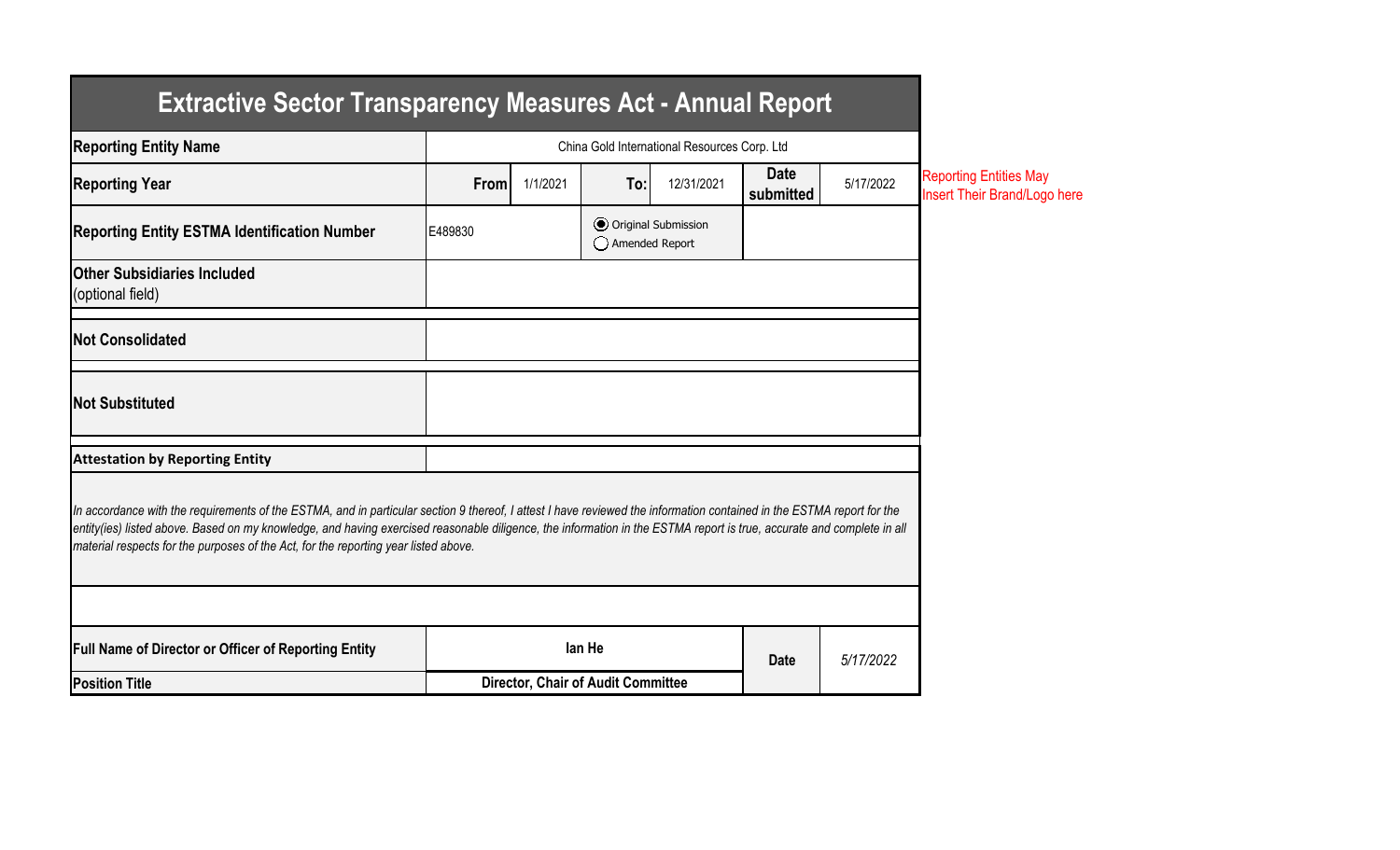| <b>Extractive Sector Transparency Measures Act - Annual Report</b> |                                                                                                                                                                                                                                                              |                                                                                                           |             |                  |            |                                |                |                  |                                       |                                      |                                                                                                                                                                                                                                                                                                                                                                                                         |  |
|--------------------------------------------------------------------|--------------------------------------------------------------------------------------------------------------------------------------------------------------------------------------------------------------------------------------------------------------|-----------------------------------------------------------------------------------------------------------|-------------|------------------|------------|--------------------------------|----------------|------------------|---------------------------------------|--------------------------------------|---------------------------------------------------------------------------------------------------------------------------------------------------------------------------------------------------------------------------------------------------------------------------------------------------------------------------------------------------------------------------------------------------------|--|
| <b>Reporting Year</b>                                              | From:                                                                                                                                                                                                                                                        | 1/1/2021                                                                                                  |             | To: 12/31/2021   |            |                                |                |                  |                                       |                                      |                                                                                                                                                                                                                                                                                                                                                                                                         |  |
| <b>Reporting Entity Name</b>                                       |                                                                                                                                                                                                                                                              | China Gold International Resources Corp. Ltd                                                              |             |                  |            | <b>Currency of the Report</b>  | CAD            |                  |                                       |                                      |                                                                                                                                                                                                                                                                                                                                                                                                         |  |
| <b>Reporting Entity ESTMA</b><br><b>Identification Number</b>      | E489830                                                                                                                                                                                                                                                      |                                                                                                           |             |                  |            |                                |                |                  |                                       |                                      |                                                                                                                                                                                                                                                                                                                                                                                                         |  |
| <b>Subsidiary Reporting Entities (if</b><br>necessary)             |                                                                                                                                                                                                                                                              |                                                                                                           |             |                  |            |                                |                |                  |                                       |                                      |                                                                                                                                                                                                                                                                                                                                                                                                         |  |
| <b>Payments by Payee</b>                                           |                                                                                                                                                                                                                                                              |                                                                                                           |             |                  |            |                                |                |                  |                                       |                                      |                                                                                                                                                                                                                                                                                                                                                                                                         |  |
|                                                                    |                                                                                                                                                                                                                                                              |                                                                                                           |             |                  |            |                                |                |                  |                                       |                                      |                                                                                                                                                                                                                                                                                                                                                                                                         |  |
| <b>Country</b>                                                     | Payee Name <sup>1</sup>                                                                                                                                                                                                                                      | Departments, Agency,<br>etc within Payee that<br>Received Payments <sup>2</sup><br>Agriculture and Animal | Taxes       | <b>Royalties</b> | Fees       | <b>Production Entitlements</b> | <b>Bonuses</b> | <b>Dividends</b> | Infrastructure<br>mprovement Payments | <b>Total Amount paid to</b><br>Payee | Notes <sup>34</sup>                                                                                                                                                                                                                                                                                                                                                                                     |  |
| China                                                              | People's Government of Urad Middle Banner                                                                                                                                                                                                                    | <b>Husbandry Management</b><br>Station                                                                    |             |                  | 11,510,000 |                                |                |                  |                                       |                                      | 11,510,000 Grassland land expropriation fee                                                                                                                                                                                                                                                                                                                                                             |  |
| China                                                              | People's Government of Inner Mongolia Autonomous Region                                                                                                                                                                                                      | Department of Finance                                                                                     |             | 1,640,000        |            |                                |                |                  |                                       |                                      | 1,640,000 Collection of income from the transfer of mining rights 2021                                                                                                                                                                                                                                                                                                                                  |  |
| China                                                              | People's Government of Inner Mongolia Autonomous Region                                                                                                                                                                                                      | Special Equipment Inspection<br>and Research Institute.<br>Bavannaoer Branch                              |             |                  | 10,000     |                                |                |                  |                                       |                                      | 10,000 Equipment inspection fee                                                                                                                                                                                                                                                                                                                                                                         |  |
| China                                                              | People's Government of Urad Middle Banner                                                                                                                                                                                                                    | <b>Local Taxation Bureau</b>                                                                              | 30.070.000  |                  | 340,000    |                                |                |                  | 330,000                               |                                      | Various taxes and fees, including labor union funds, water conservancy construction funds, local education<br>30,740,000 surcharges, stamp duty, urban construction fees, disability security funds, real estate tax, employee individual<br>income tax, environmental protection tax, water resource tax, enterprise income tax, value-added tax, resource<br>tax and exploration right usage fee, etc |  |
| China                                                              | People's Government of Urad Middle Banner                                                                                                                                                                                                                    | Bureau of Finance, Treasury<br>Office                                                                     |             |                  | 3,960,000  |                                |                |                  |                                       |                                      | 3,960,000 Handling fee for grassland                                                                                                                                                                                                                                                                                                                                                                    |  |
| China                                                              | People's Government of Baotou City                                                                                                                                                                                                                           | <b>Product Quality Measurement</b><br>and Testing Institute                                               |             |                  | 10,000     |                                |                |                  |                                       |                                      | 10,000 Electronic instrument monitoring fee                                                                                                                                                                                                                                                                                                                                                             |  |
| China                                                              | People's Government of Maizhokunggar County, Zhaxigang Township                                                                                                                                                                                              |                                                                                                           |             |                  | 1,410,000  |                                |                |                  |                                       |                                      | 1,410,000 Care funds, transportation fees, land lease renewal compensation                                                                                                                                                                                                                                                                                                                              |  |
| China                                                              | People's Government of Jiama Village                                                                                                                                                                                                                         |                                                                                                           |             |                  | 1,350,000  |                                |                |                  |                                       |                                      | 1,350,000 Land lease renewal compensation, temporary Labour service fee, river compensation, water compensation,<br>demolition compensation, tree compensation                                                                                                                                                                                                                                          |  |
| China                                                              | People's Government of Tibet Autonomous Region                                                                                                                                                                                                               | <b>Local Taxation Bureau</b>                                                                              | 143,370,000 |                  |            |                                |                |                  | 4,450,000                             |                                      | Various taxes and fees, including resource tax, enterprise income tax, value added tax, city maintenance and<br>147,820,000 construction tax, education fee surcharges, local education fee surcharges, stamp duty, land usage tax, vehicle<br>and boat usage tax, environmental protection tax, etc                                                                                                    |  |
| China                                                              | People's Government of Lhasa City                                                                                                                                                                                                                            | Water Conservancy Bureau                                                                                  |             |                  | 60,000     |                                |                |                  |                                       |                                      | 60,000 Water resources fee                                                                                                                                                                                                                                                                                                                                                                              |  |
| China                                                              | People's Government of Maizhokunggar County, Maizhokunggar Township                                                                                                                                                                                          |                                                                                                           |             |                  | 30,000     |                                |                |                  |                                       |                                      | 30,000 Land lease renewal compensation and livestock compensation                                                                                                                                                                                                                                                                                                                                       |  |
|                                                                    |                                                                                                                                                                                                                                                              |                                                                                                           |             |                  |            |                                |                |                  |                                       |                                      |                                                                                                                                                                                                                                                                                                                                                                                                         |  |
|                                                                    |                                                                                                                                                                                                                                                              |                                                                                                           |             |                  |            |                                |                |                  |                                       |                                      |                                                                                                                                                                                                                                                                                                                                                                                                         |  |
|                                                                    |                                                                                                                                                                                                                                                              |                                                                                                           |             |                  |            |                                |                |                  |                                       |                                      |                                                                                                                                                                                                                                                                                                                                                                                                         |  |
|                                                                    |                                                                                                                                                                                                                                                              |                                                                                                           |             |                  |            |                                |                |                  |                                       |                                      |                                                                                                                                                                                                                                                                                                                                                                                                         |  |
|                                                                    |                                                                                                                                                                                                                                                              |                                                                                                           |             |                  |            |                                |                |                  |                                       |                                      |                                                                                                                                                                                                                                                                                                                                                                                                         |  |
|                                                                    |                                                                                                                                                                                                                                                              |                                                                                                           |             |                  |            |                                |                |                  |                                       |                                      |                                                                                                                                                                                                                                                                                                                                                                                                         |  |
|                                                                    |                                                                                                                                                                                                                                                              |                                                                                                           |             |                  |            |                                |                |                  |                                       |                                      |                                                                                                                                                                                                                                                                                                                                                                                                         |  |
|                                                                    |                                                                                                                                                                                                                                                              |                                                                                                           |             |                  |            |                                |                |                  |                                       |                                      |                                                                                                                                                                                                                                                                                                                                                                                                         |  |
|                                                                    |                                                                                                                                                                                                                                                              |                                                                                                           |             |                  |            |                                |                |                  |                                       |                                      |                                                                                                                                                                                                                                                                                                                                                                                                         |  |
|                                                                    |                                                                                                                                                                                                                                                              |                                                                                                           |             |                  |            |                                |                |                  |                                       |                                      |                                                                                                                                                                                                                                                                                                                                                                                                         |  |
|                                                                    |                                                                                                                                                                                                                                                              |                                                                                                           |             |                  |            |                                |                |                  |                                       |                                      |                                                                                                                                                                                                                                                                                                                                                                                                         |  |
|                                                                    |                                                                                                                                                                                                                                                              |                                                                                                           |             |                  |            |                                |                |                  |                                       |                                      |                                                                                                                                                                                                                                                                                                                                                                                                         |  |
|                                                                    |                                                                                                                                                                                                                                                              |                                                                                                           |             |                  |            |                                |                |                  |                                       |                                      |                                                                                                                                                                                                                                                                                                                                                                                                         |  |
|                                                                    |                                                                                                                                                                                                                                                              |                                                                                                           |             |                  |            |                                |                |                  |                                       |                                      |                                                                                                                                                                                                                                                                                                                                                                                                         |  |
| <b>Additional Notes:</b>                                           | 1. All payments are reported in Canadian dollars (CAN). Payments made in Chinese dollar (RMB) were translated using a weighted average rate during the reporting period at RMB\$5.1468/CAN\$1<br>2. All amounts have been rounded to the nearest CAN\$10,000 |                                                                                                           |             |                  |            |                                |                |                  |                                       |                                      |                                                                                                                                                                                                                                                                                                                                                                                                         |  |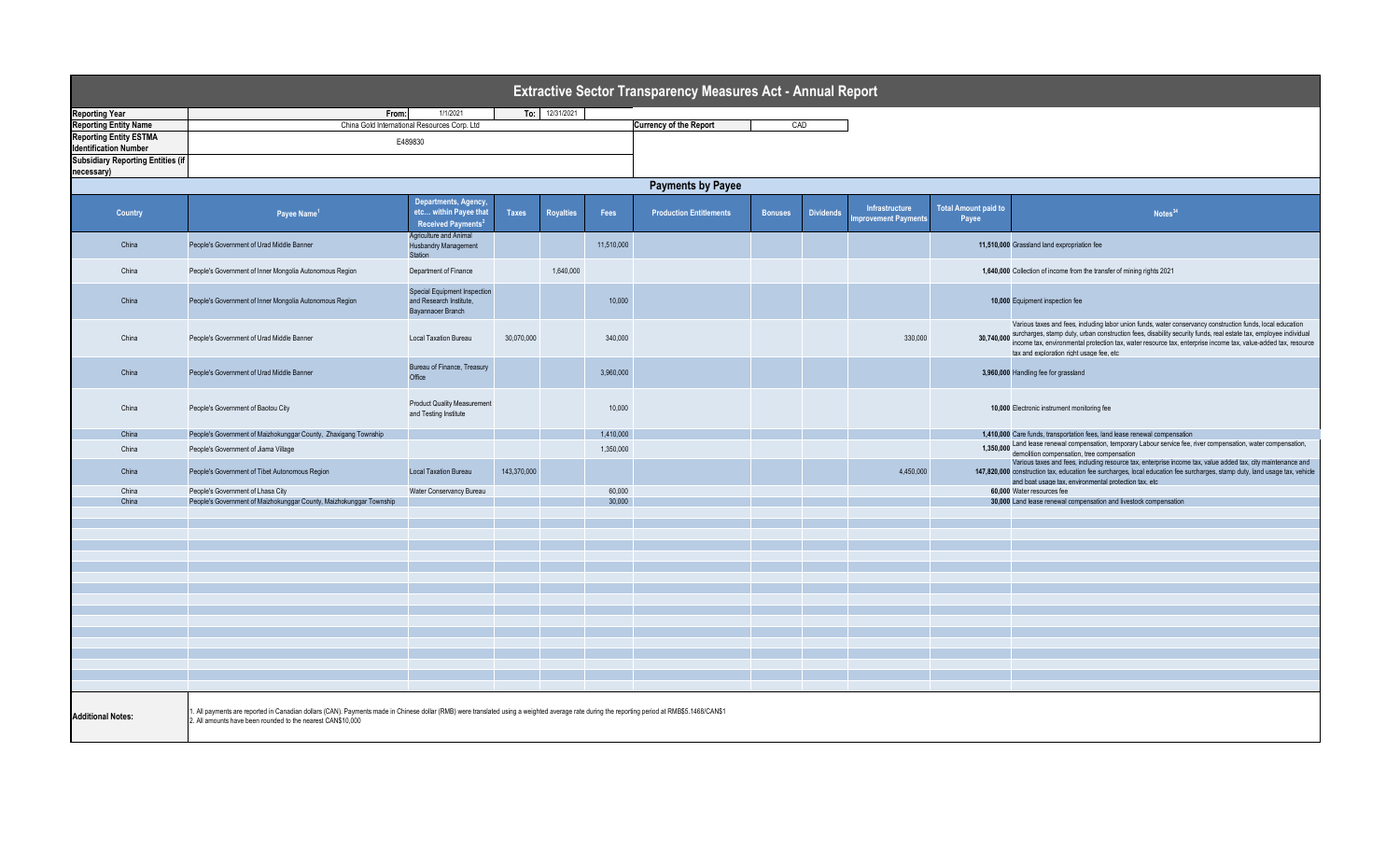| <b>Extractive Sector Transparency Measures Act - Annual Report</b> |                                 |              |                                              |                |                                |                               |                  |                                               |                                        |                     |  |  |
|--------------------------------------------------------------------|---------------------------------|--------------|----------------------------------------------|----------------|--------------------------------|-------------------------------|------------------|-----------------------------------------------|----------------------------------------|---------------------|--|--|
| <b>Reporting Year</b>                                              | From:                           | 1/1/2021     |                                              | To: 12/31/2021 |                                |                               |                  |                                               |                                        |                     |  |  |
| <b>Reporting Entity Name</b>                                       |                                 |              | China Gold International Resources Corp. Ltd |                |                                | <b>Currency of the Report</b> |                  | CAD                                           |                                        |                     |  |  |
| <b>Reporting Entity ESTMA</b><br><b>Identification Number</b>      | E489830                         |              |                                              |                |                                |                               |                  |                                               |                                        |                     |  |  |
| <b>Subsidiary Reporting Entities</b><br>(if necessary)             |                                 |              |                                              |                |                                |                               |                  |                                               |                                        |                     |  |  |
| <b>Payments by Project</b>                                         |                                 |              |                                              |                |                                |                               |                  |                                               |                                        |                     |  |  |
| <b>Country</b>                                                     | <b>Project Name<sup>1</sup></b> | <b>Taxes</b> | <b>Royalties</b>                             | Fees           | <b>Production Entitlements</b> | <b>Bonuses</b>                | <b>Dividends</b> | Infrastructure<br><b>Improvement Payments</b> | <b>Total Amount paid</b><br>by Project | Notes <sup>23</sup> |  |  |
| China                                                              | <b>CSH</b>                      | 30,070,000   | 1,640,000                                    | 15,830,000     |                                |                               |                  | 330,000                                       | 47,870,000                             |                     |  |  |
| China                                                              | Jiama                           | 143,370,000  |                                              | 2,850,000      |                                |                               |                  | 4,450,000                                     | 150,670,000                            |                     |  |  |
|                                                                    |                                 |              |                                              |                |                                |                               |                  |                                               |                                        |                     |  |  |
|                                                                    |                                 |              |                                              |                |                                |                               |                  |                                               |                                        |                     |  |  |
|                                                                    |                                 |              |                                              |                |                                |                               |                  |                                               |                                        |                     |  |  |
|                                                                    |                                 |              |                                              |                |                                |                               |                  |                                               |                                        |                     |  |  |
|                                                                    |                                 |              |                                              |                |                                |                               |                  |                                               |                                        |                     |  |  |
|                                                                    |                                 |              |                                              |                |                                |                               |                  |                                               |                                        |                     |  |  |
|                                                                    |                                 |              |                                              |                |                                |                               |                  |                                               |                                        |                     |  |  |
|                                                                    |                                 |              |                                              |                |                                |                               |                  |                                               |                                        |                     |  |  |
|                                                                    |                                 |              |                                              |                |                                |                               |                  |                                               |                                        |                     |  |  |
|                                                                    |                                 |              |                                              |                |                                |                               |                  |                                               |                                        |                     |  |  |
|                                                                    |                                 |              |                                              |                |                                |                               |                  |                                               |                                        |                     |  |  |
|                                                                    |                                 |              |                                              |                |                                |                               |                  |                                               |                                        |                     |  |  |
|                                                                    |                                 |              |                                              |                |                                |                               |                  |                                               |                                        |                     |  |  |
|                                                                    |                                 |              |                                              |                |                                |                               |                  |                                               |                                        |                     |  |  |
|                                                                    |                                 |              |                                              |                |                                |                               |                  |                                               |                                        |                     |  |  |
|                                                                    |                                 |              |                                              |                |                                |                               |                  |                                               |                                        |                     |  |  |
|                                                                    |                                 |              |                                              |                |                                |                               |                  |                                               |                                        |                     |  |  |
|                                                                    |                                 |              |                                              |                |                                |                               |                  |                                               |                                        |                     |  |  |
|                                                                    |                                 |              |                                              |                |                                |                               |                  |                                               |                                        |                     |  |  |
|                                                                    |                                 |              |                                              |                |                                |                               |                  |                                               |                                        |                     |  |  |
|                                                                    |                                 |              |                                              |                |                                |                               |                  |                                               |                                        |                     |  |  |
|                                                                    |                                 |              |                                              |                |                                |                               |                  |                                               |                                        |                     |  |  |